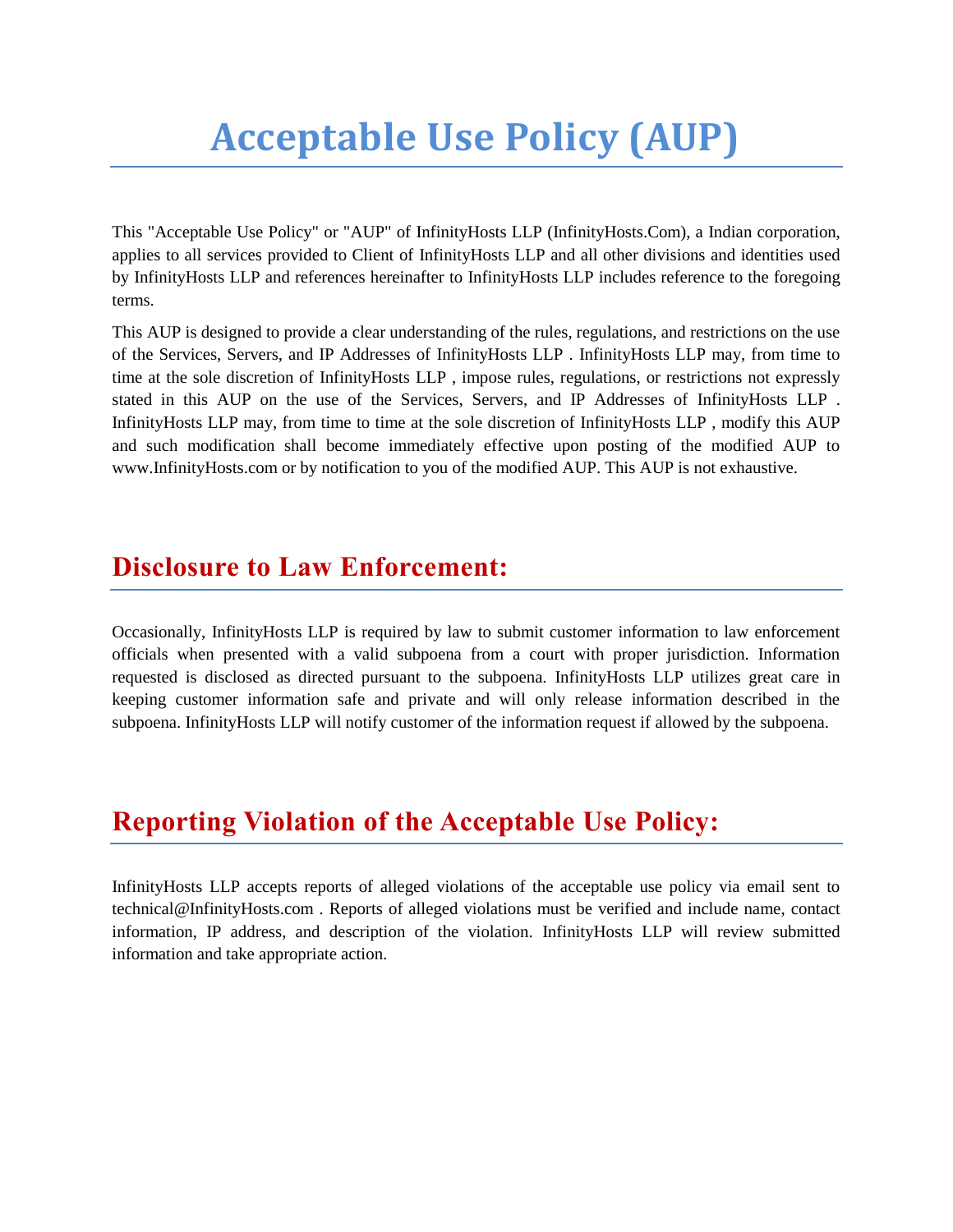## **Violations:**

The following violations are considered a breach of our General Terms and AUP and will result in suspension or cancellation of services and any fees paid in advance of such suspension or cancellation are non-refundable:

SPAM / Unsolicited Commercial Email (UCE) / Unsolicited Bulk Email (UBE):

Violation of the CAN-SPAM Act of 2003, or any other applicable law regulating e-mail services, constitutes a violation of this AUP. A Client hosting websites or services on Client's server supporting spammers or resulting in any of InfinityHosts LLP's IP space to be listed in any of the various Spam Databases or black hole lists will have its service immediately disconnected.

## **Illegal Activities:**

Using InfinityHosts LLP's services for illegal purposes or in support of illegal activities, including, but not limited to, transmitting or distributing, downloading, copying, caching, hosting or storing data, information or content which, in InfinityHosts LLP's sole determination, constitutes a violation of any relevant law, regulation, ordinance or court order. Client shall be responsible for determining what laws, regulations, ordinances and court orders are applicable to its use of InfinityHosts LLP's services;

#### **Threats:**

Using InfinityHosts LLP's services to transmit or store on a server any material that abuses, threatens or encourages bodily harm, destruction of property or any other type of harm or any material in violation of any duty under any law (including court order), contract or any fiduciary relationship;

#### **Forgery or Impersonation:**

Adding, removing, modifying or forging any message header, network header, TCP/IP packet header or any part of any header or information in any transmission , originating or passing through InfinityHosts LLP's services, in an effort to deceive or mislead another; impersonating or attempting to impersonate any person or entity in any transmission originating or passing through InfinityHosts LLP's services; misleading or attempting to mislead any person or entity by use of incorrect identifying information.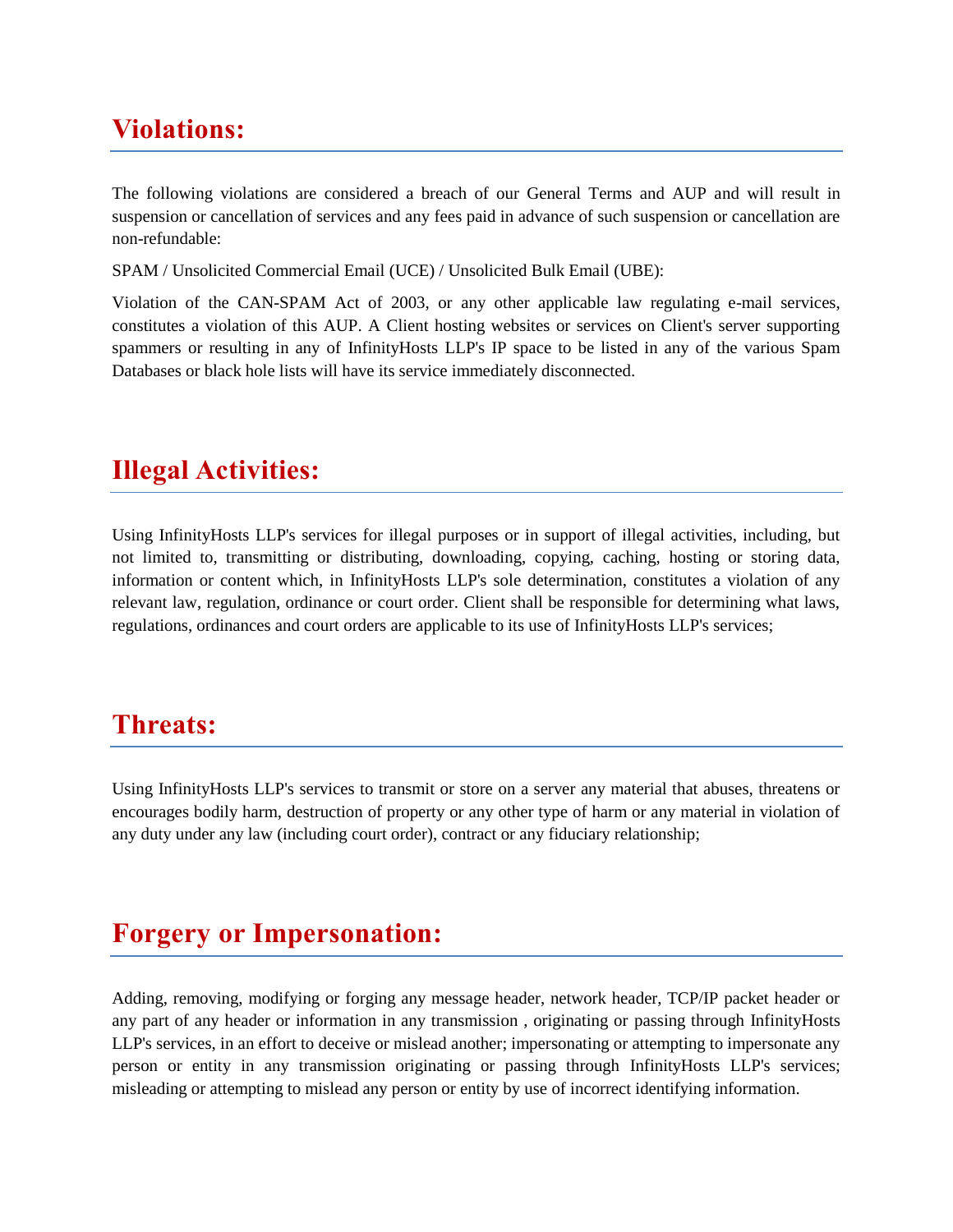# **Fraud/Fraudulent Activity:**

Using InfinityHosts LLP's services in furtherance of or involving any fraudulent activity or fraudulent purpose, or to make any fraudulent offers to sell or buy products, items or services, or to advance any type of financial scam including, but not limited to, pyramid schemes, chain letters or any other financial scam; using InfinityHosts LLP's services to effect a misrepresentation or misleading statement, writing or activity;

## **Interference:**

Interfering with, disrupting or adversely affecting, or attempting to interfere with, disrupt or adversely affect, the ability to use InfinityHosts LLP's services, the Internet or any other services or equipment (this includes denial of service attacks against another network, host or individual user); using InfinityHosts LLP's services to interfere with, disrupt or adversely affect, or to attempt to interfere with, disrupt or adversely affect, the service of any Client, Client's sub-users, host, network or system, including, without limitation, via means of overloading, flooding, email bombing, news bombing, crashing or any similar activity; using InfinityHosts LLP's services to impede another person's use of electronic mail services or news; using any program, or sending messages of any kind, designed to interfere with or disable a user's session;

# **Unauthorized Access (Cracking/Hacking):**

Accessing, corrupting or taking, or attempting to access, corrupt or take, any data, information or the accounts of others; logging into a server or account, or entering or using or attempting to enter or use another person's or entity's computer system which Client / Client's Sub-User is not authorized to access, enter or use; penetrating or attempting to penetrate InfinityHosts LLP's security measures or another person's or entity's computer software or hardware, electronic communications system, or telecommunications system or security; and any similar activity prohibited by law;

# **Infringement on Intellectual Property Rights:**